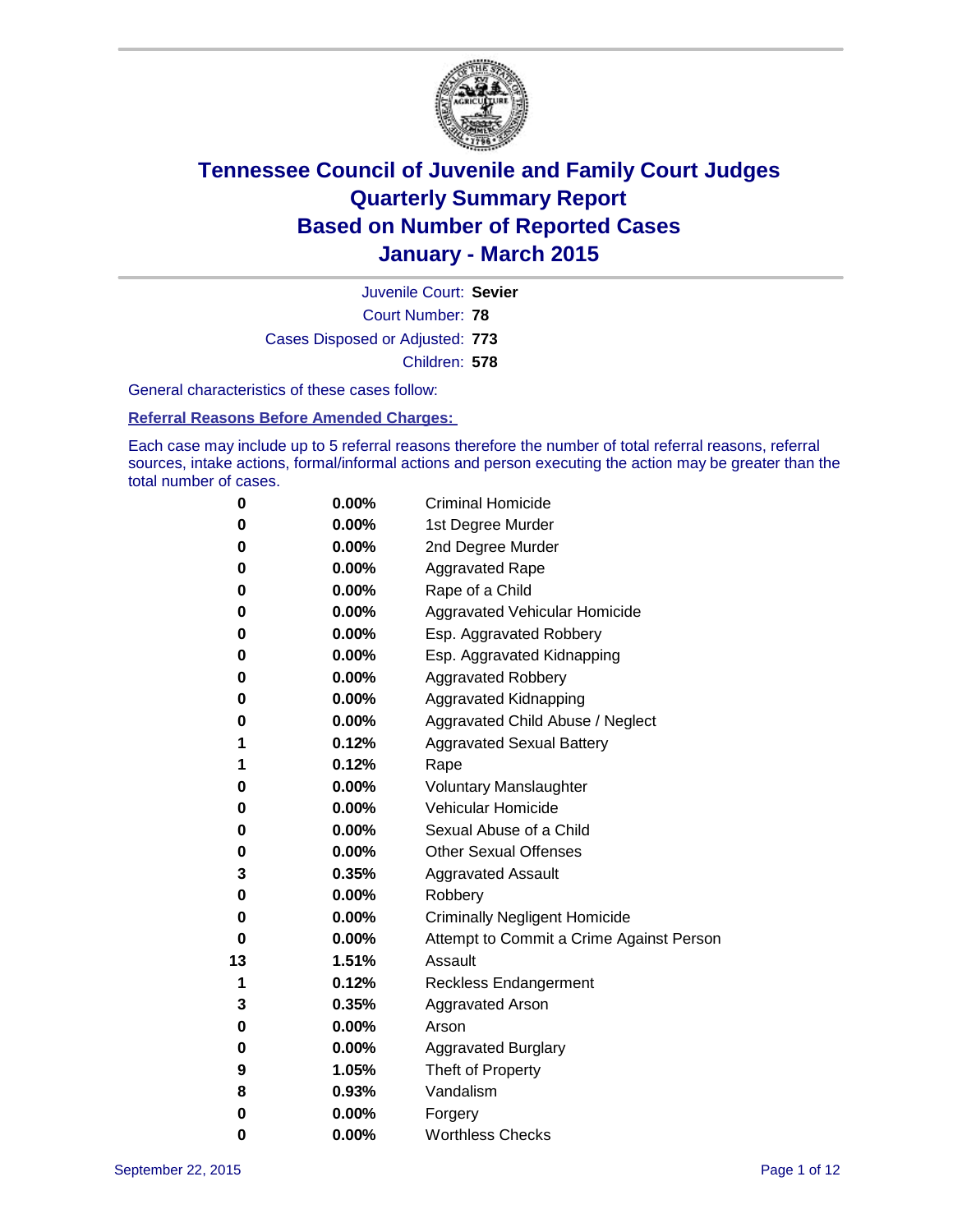

Court Number: **78** Juvenile Court: **Sevier** Cases Disposed or Adjusted: **773** Children: **578**

#### **Referral Reasons Before Amended Charges:**

Each case may include up to 5 referral reasons therefore the number of total referral reasons, referral sources, intake actions, formal/informal actions and person executing the action may be greater than the total number of cases.

| 0  | 0.00%  | Illegal Possession / Fraudulent Use of Credit / Debit Cards |
|----|--------|-------------------------------------------------------------|
| 8  | 0.93%  | <b>Burglary</b>                                             |
| 0  | 0.00%  | Unauthorized Use of a Vehicle                               |
| 4  | 0.46%  | <b>Cruelty to Animals</b>                                   |
| 0  | 0.00%  | Sale of Controlled Substances                               |
| 15 | 1.74%  | <b>Other Drug Offenses</b>                                  |
| 2  | 0.23%  | Possession of Controlled Substances                         |
| 2  | 0.23%  | <b>Criminal Attempt</b>                                     |
| 1  | 0.12%  | Carrying Weapons on School Property                         |
| 1  | 0.12%  | Unlawful Carrying / Possession of a Weapon                  |
| 3  | 0.35%  | <b>Evading Arrest</b>                                       |
| 1  | 0.12%  | Escape                                                      |
| 1  | 0.12%  | Driving Under Influence (DUI)                               |
| 3  | 0.35%  | Possession / Consumption of Alcohol                         |
| 0  | 0.00%  | Resisting Stop, Frisk, Halt, Arrest or Search               |
| 0  | 0.00%  | <b>Aggravated Criminal Trespass</b>                         |
| 1  | 0.12%  | Harassment                                                  |
| 0  | 0.00%  | Failure to Appear                                           |
| 0  | 0.00%  | Filing a False Police Report                                |
| 0  | 0.00%  | Criminal Impersonation                                      |
| 7  | 0.81%  | <b>Disorderly Conduct</b>                                   |
| 9  | 1.05%  | <b>Criminal Trespass</b>                                    |
| 3  | 0.35%  | <b>Public Intoxication</b>                                  |
| 0  | 0.00%  | Gambling                                                    |
| 91 | 10.57% | Traffic                                                     |
| 0  | 0.00%  | <b>Local Ordinances</b>                                     |
| 0  | 0.00%  | Violation of Wildlife Regulations                           |
| 17 | 1.97%  | Contempt of Court                                           |
| 21 | 2.44%  | Violation of Probation                                      |
| 0  | 0.00%  | Violation of Aftercare                                      |
| 15 | 1.74%  | <b>Unruly Behavior</b>                                      |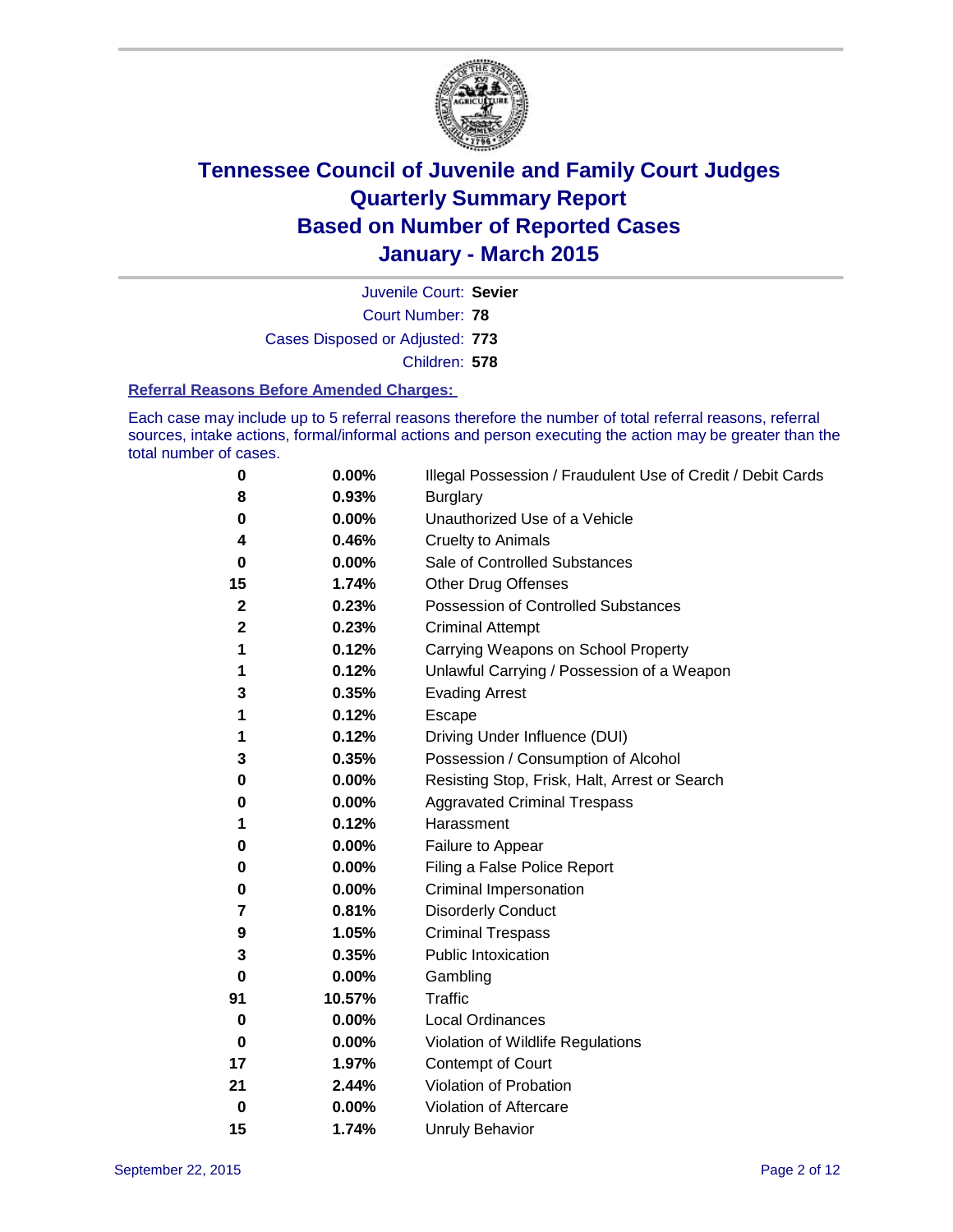

Court Number: **78** Juvenile Court: **Sevier** Cases Disposed or Adjusted: **773** Children: **578**

#### **Referral Reasons Before Amended Charges:**

Each case may include up to 5 referral reasons therefore the number of total referral reasons, referral sources, intake actions, formal/informal actions and person executing the action may be greater than the total number of cases.

| 15  | 1.74%   | Truancy                                |
|-----|---------|----------------------------------------|
| 8   | 0.93%   | In-State Runaway                       |
| 0   | 0.00%   | Out-of-State Runaway                   |
| 7   | 0.81%   | Possession of Tobacco Products         |
| 4   | 0.46%   | Violation of a Valid Court Order       |
| 0   | 0.00%   | <b>Violation of Curfew</b>             |
| 0   | 0.00%   | Sexually Abused Child                  |
| 0   | 0.00%   | <b>Physically Abused Child</b>         |
| 81  | 9.41%   | Dependency / Neglect                   |
| 4   | 0.46%   | <b>Termination of Parental Rights</b>  |
| 0   | 0.00%   | <b>Violation of Pretrial Diversion</b> |
| 1   | 0.12%   | Violation of Informal Adjustment       |
| 381 | 44.25%  | <b>Judicial Review</b>                 |
| 0   | 0.00%   | <b>Administrative Review</b>           |
| 5   | 0.58%   | <b>Foster Care Review</b>              |
| 14  | 1.63%   | Custody                                |
| 0   | 0.00%   | Visitation                             |
| 5   | 0.58%   | Paternity / Legitimation               |
| 49  | 5.69%   | <b>Child Support</b>                   |
| 0   | 0.00%   | <b>Request for Medical Treatment</b>   |
| 0   | 0.00%   | Consent to Marry                       |
| 43  | 4.99%   | Other                                  |
| 861 | 100.00% | <b>Total Referrals</b>                 |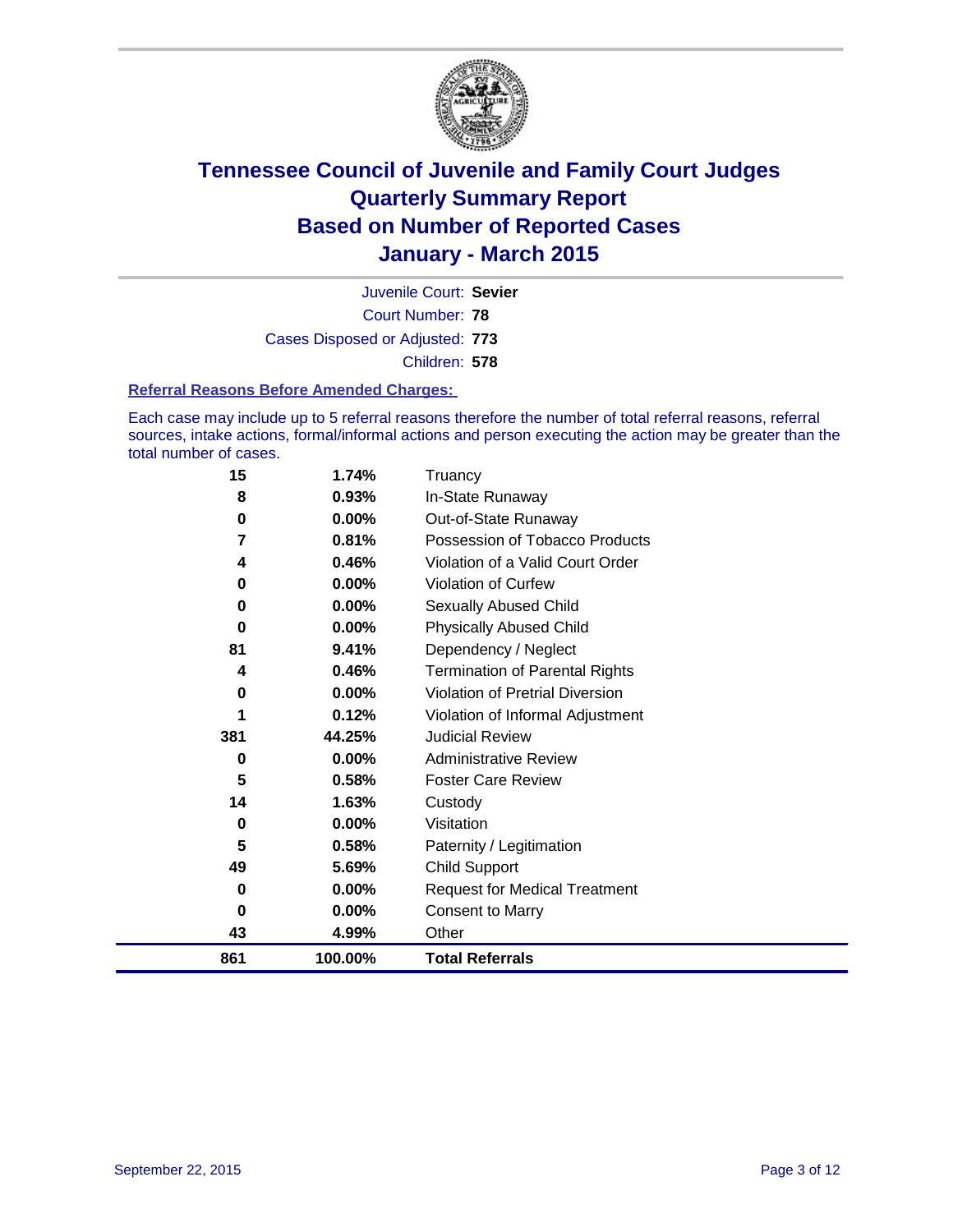

| Juvenile Court: Sevier          |          |                                   |  |  |  |
|---------------------------------|----------|-----------------------------------|--|--|--|
| Court Number: 78                |          |                                   |  |  |  |
| Cases Disposed or Adjusted: 773 |          |                                   |  |  |  |
| Children: 578                   |          |                                   |  |  |  |
| <b>Referral Sources: 1</b>      |          |                                   |  |  |  |
| 181                             | 21.02%   | Law Enforcement                   |  |  |  |
| 31                              | $3.60\%$ | Parents                           |  |  |  |
| 10                              | 1.16%    | <b>Relatives</b>                  |  |  |  |
| 0                               | $0.00\%$ | Self                              |  |  |  |
| 20                              | 2.32%    | School                            |  |  |  |
| 0                               | $0.00\%$ | <b>CSA</b>                        |  |  |  |
| 117                             | 13.59%   | <b>DCS</b>                        |  |  |  |
| 68                              | 7.90%    | <b>Other State Department</b>     |  |  |  |
| 1                               | 0.12%    | <b>District Attorney's Office</b> |  |  |  |
| 389                             | 45.18%   | <b>Court Staff</b>                |  |  |  |
| 11                              | 1.28%    | Social Agency                     |  |  |  |

| 861 |     | 100.00%  | <b>Total Referral Sources</b> |
|-----|-----|----------|-------------------------------|
|     | 25  | 2.90%    | Other                         |
|     | 0   | $0.00\%$ | <b>Unknown</b>                |
|     | 0   | 0.00%    | Hospital                      |
|     | 0   | $0.00\%$ | Child & Parent                |
|     | 5   | 0.58%    | Victim                        |
|     | 3   | 0.35%    | <b>Other Court</b>            |
|     | . . | .        |                               |

### **Age of Child at Referral: 2**

| 578 | 100.00%  | <b>Total Child Count</b> |
|-----|----------|--------------------------|
| 0   | $0.00\%$ | Unknown                  |
| 5   | 0.87%    | Ages 19 and Over         |
| 107 | 18.51%   | Ages 17 through 18       |
| 115 | 19.90%   | Ages 15 through 16       |
| 59  | 10.21%   | Ages 13 through 14       |
| 42  | 7.27%    | Ages 11 through 12       |
| 250 | 43.25%   | Ages 10 and Under        |
|     |          |                          |

<sup>1</sup> If different than number of Referral Reasons (861), verify accuracy of your court's data.

One child could be counted in multiple categories, verify accuracy of your court's data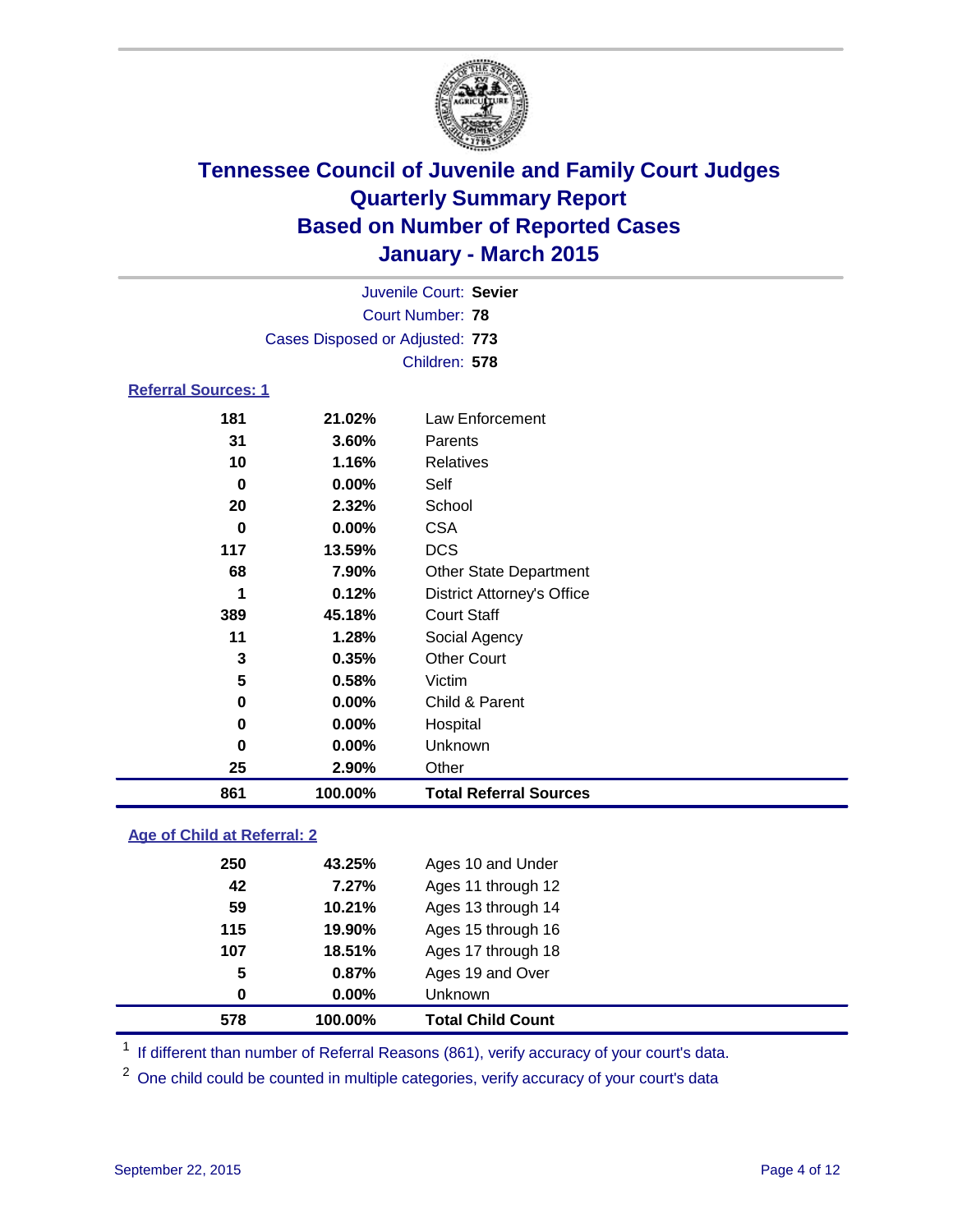

| Juvenile Court: Sevier                  |                                 |                          |  |  |
|-----------------------------------------|---------------------------------|--------------------------|--|--|
| Court Number: 78                        |                                 |                          |  |  |
|                                         | Cases Disposed or Adjusted: 773 |                          |  |  |
|                                         |                                 | Children: 578            |  |  |
| Sex of Child: 1                         |                                 |                          |  |  |
| 319                                     | 55.19%                          | Male                     |  |  |
| 259                                     | 44.81%                          | Female                   |  |  |
| $\bf{0}$                                | 0.00%                           | Unknown                  |  |  |
| 578                                     | 100.00%                         | <b>Total Child Count</b> |  |  |
| Race of Child: 1                        |                                 |                          |  |  |
| 532                                     | 92.04%                          | White                    |  |  |
| $\overline{7}$                          | 1.21%                           | African American         |  |  |
| $\mathbf 0$                             | 0.00%                           | Native American          |  |  |
| 1                                       | 0.17%                           | Asian                    |  |  |
| 15                                      | 2.60%                           | Mixed                    |  |  |
| 23                                      | 3.98%                           | Unknown                  |  |  |
| 578                                     | 100.00%                         | <b>Total Child Count</b> |  |  |
| <b>Hispanic Origin: 1</b>               |                                 |                          |  |  |
| 34                                      | 5.88%                           | Yes                      |  |  |
| 522                                     | 90.31%                          | No                       |  |  |
| 22                                      | 3.81%                           | Unknown                  |  |  |
| 578                                     | 100.00%                         | <b>Total Child Count</b> |  |  |
| <b>School Enrollment of Children: 1</b> |                                 |                          |  |  |
| 367                                     | 63.49%                          | Yes                      |  |  |
| 136                                     | 23.53%                          | No                       |  |  |
| 75                                      | 12.98%                          | Unknown                  |  |  |
| 578                                     | 100.00%                         | <b>Total Child Count</b> |  |  |

One child could be counted in multiple categories, verify accuracy of your court's data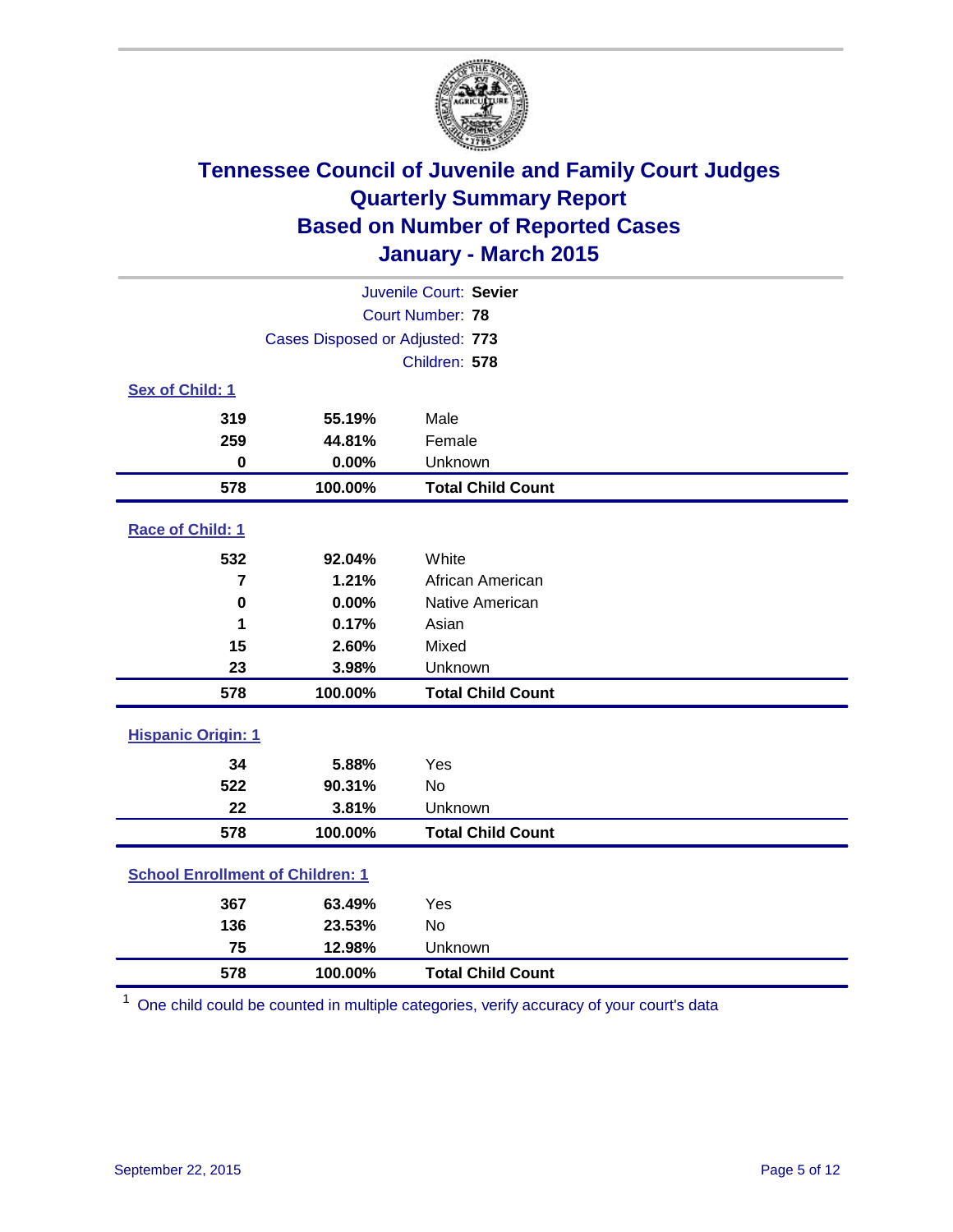

Court Number: **78** Juvenile Court: **Sevier** Cases Disposed or Adjusted: **773** Children: **578**

### **Living Arrangement of Child at Time of Referral: 1**

| 578          | 100.00%  | <b>Total Child Count</b>     |
|--------------|----------|------------------------------|
| 139          | 24.05%   | Other                        |
| 7            | 1.21%    | Unknown                      |
| 0            | $0.00\%$ | Independent                  |
| 0            | 0.00%    | In an Institution            |
| 0            | $0.00\%$ | In a Residential Center      |
| $\mathbf{2}$ | 0.35%    | In a Group Home              |
| 11           | $1.90\%$ | With Foster Family           |
| 8            | 1.38%    | With Adoptive Parents        |
| 111          | 19.20%   | <b>With Relatives</b>        |
| 42           | 7.27%    | With Father                  |
| 175          | 30.28%   | <b>With Mother</b>           |
| 14           | 2.42%    | With Mother and Stepfather   |
| 4            | 0.69%    | With Father and Stepmother   |
| 65           | 11.25%   | With Both Biological Parents |
|              |          |                              |

#### **Type of Detention: 2**

| 773 | 100.00%  | <b>Total Detention Count</b> |
|-----|----------|------------------------------|
| 0   | $0.00\%$ | Other                        |
| 686 | 88.75%   | Does Not Apply               |
| 0   | $0.00\%$ | <b>Unknown</b>               |
| 0   | $0.00\%$ | Psychiatric Hospital         |
| 1   | 0.13%    | Jail - No Separation         |
| 0   | 0.00%    | Jail - Partial Separation    |
| 0   | $0.00\%$ | Jail - Complete Separation   |
| 86  | 11.13%   | Juvenile Detention Facility  |
| 0   | $0.00\%$ | Non-Secure Placement         |

<sup>1</sup> One child could be counted in multiple categories, verify accuracy of your court's data

If different than number of Cases (773) verify accuracy of your court's data.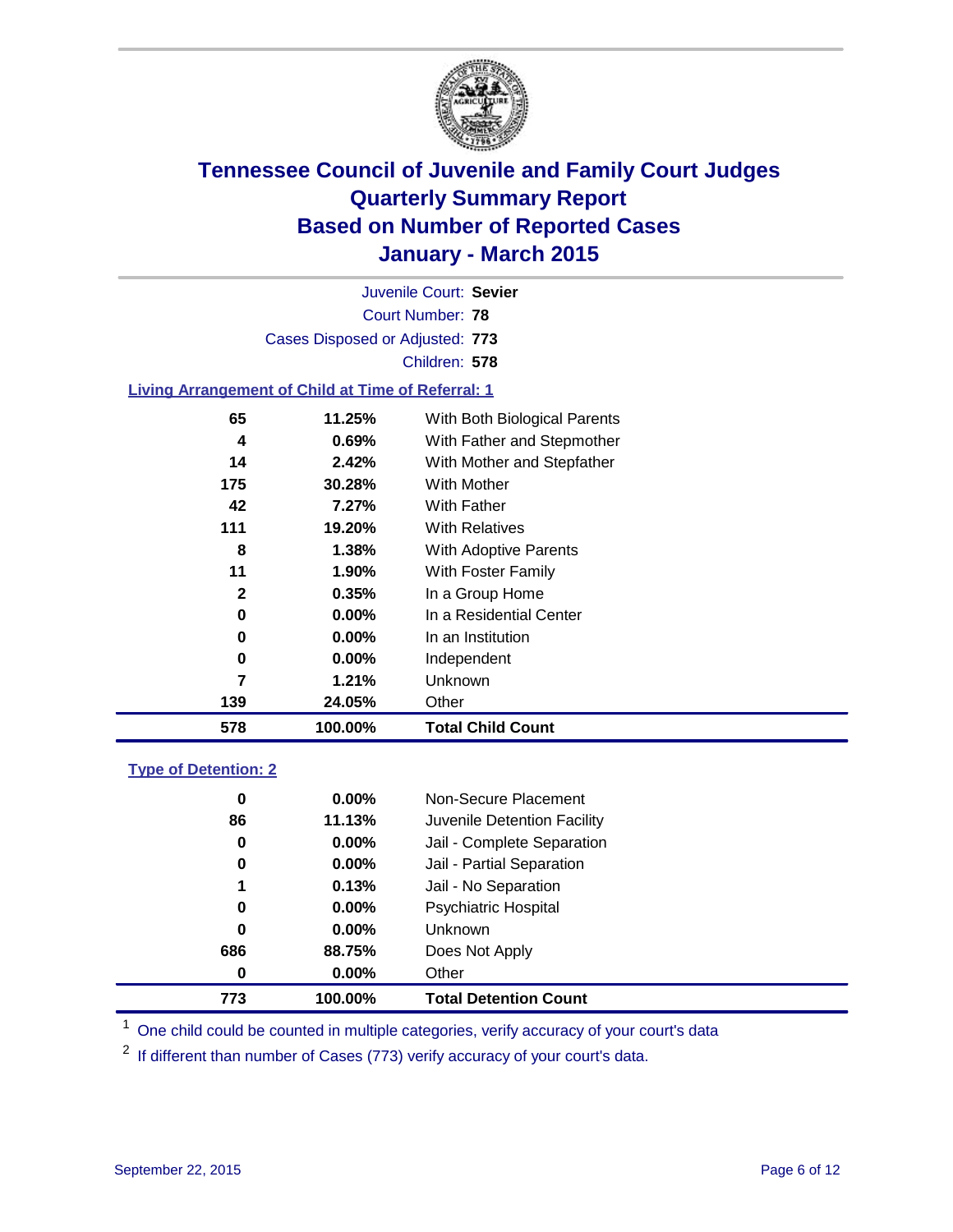

| Juvenile Court: Sevier                                             |                                 |                                      |  |  |  |
|--------------------------------------------------------------------|---------------------------------|--------------------------------------|--|--|--|
|                                                                    | Court Number: 78                |                                      |  |  |  |
|                                                                    | Cases Disposed or Adjusted: 773 |                                      |  |  |  |
|                                                                    |                                 | Children: 578                        |  |  |  |
| <b>Placement After Secure Detention Hearing: 1</b>                 |                                 |                                      |  |  |  |
| 85                                                                 | 11.00%                          | Returned to Prior Living Arrangement |  |  |  |
| $\bf{0}$                                                           | 0.00%                           | Juvenile Detention Facility          |  |  |  |
| 1                                                                  | 0.13%                           | Jail                                 |  |  |  |
| 0                                                                  | 0.00%                           | Shelter / Group Home                 |  |  |  |
| 0                                                                  | 0.00%                           | <b>Foster Family Home</b>            |  |  |  |
| 0.00%<br><b>Psychiatric Hospital</b><br>0<br>Unknown<br>0.00%<br>0 |                                 |                                      |  |  |  |
|                                                                    |                                 |                                      |  |  |  |
| 686<br>88.75%<br>Does Not Apply                                    |                                 |                                      |  |  |  |
| 1                                                                  | 0.13%                           | Other                                |  |  |  |
| 773                                                                | 100.00%                         | <b>Total Placement Count</b>         |  |  |  |
| <b>Intake Actions: 2</b>                                           |                                 |                                      |  |  |  |
| 344                                                                | 39.95%                          | <b>Petition Filed</b>                |  |  |  |
| 40                                                                 | 4.65%                           | <b>Motion Filed</b>                  |  |  |  |
| 89                                                                 | 10.34%                          | <b>Citation Processed</b>            |  |  |  |
| $\bf{0}$                                                           | 0.00%                           | Notification of Paternity Processed  |  |  |  |
| 380                                                                | 44.13%                          | Scheduling of Judicial Review        |  |  |  |
| 0                                                                  | 0.00%                           | Scheduling of Administrative Review  |  |  |  |
| 6                                                                  | 0.70%                           | Scheduling of Foster Care Review     |  |  |  |
| 0                                                                  | 0.00%                           | Unknown                              |  |  |  |
| 2                                                                  | 0.23%                           | Does Not Apply                       |  |  |  |
| 0                                                                  | 0.00%                           | Other                                |  |  |  |

<sup>1</sup> If different than number of Cases (773) verify accuracy of your court's data.

**100.00% Total Intake Count**

<sup>2</sup> If different than number of Referral Reasons (861), verify accuracy of your court's data.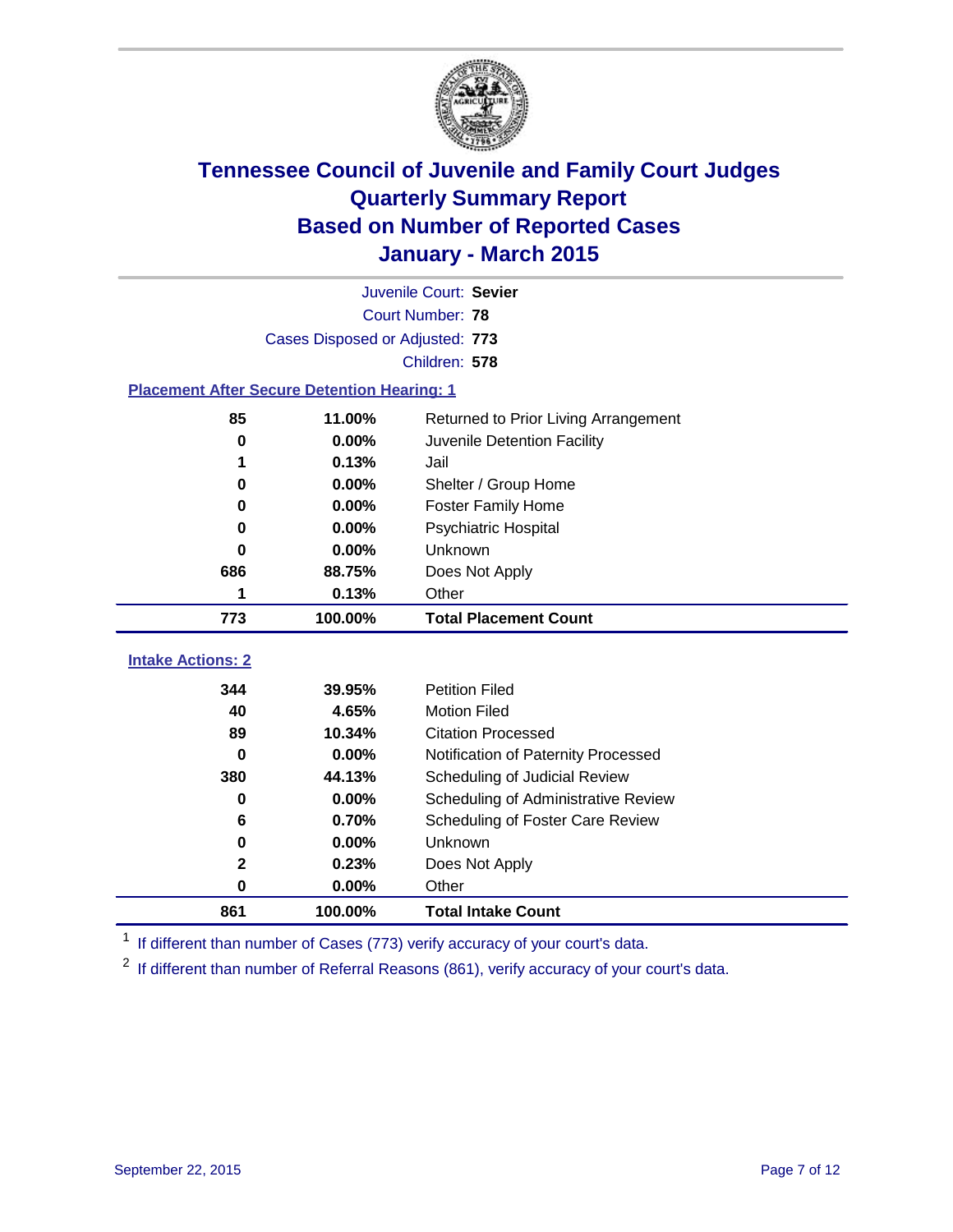

Court Number: **78** Juvenile Court: **Sevier** Cases Disposed or Adjusted: **773** Children: **578**

### **Last Grade Completed by Child: 1**

| 178                     | 30.80%  | Too Young for School     |
|-------------------------|---------|--------------------------|
| 9                       | 1.56%   | Preschool                |
| 18                      | 3.11%   | Kindergarten             |
| 30                      | 5.19%   | 1st Grade                |
| $\pmb{0}$               | 0.00%   | 1st Grade                |
| 17                      | 2.94%   | 2nd Grade                |
| $\mathbf 0$             | 0.00%   | 2nd Grade                |
| 15                      | 2.60%   | 3rd Grade                |
| $\bf{0}$                | 0.00%   | 3rd Grade                |
| 11                      | 1.90%   | 4th Grade                |
| $\mathbf 0$             | 0.00%   | 4th Grade                |
| 20                      | 3.46%   | 5th Grade                |
| $\mathbf 0$             | 0.00%   | 5th Grade                |
| 27                      | 4.67%   | 6th Grade                |
| $\bf{0}$                | 0.00%   | 6th Grade                |
| 25                      | 4.33%   | 7th Grade                |
| $\pmb{0}$               | 0.00%   | 7th Grade                |
| 42                      | 7.27%   | 8th Grade                |
| $\mathbf 0$             | 0.00%   | 8th Grade                |
| 55                      | 9.52%   | 9th Grade                |
| 0                       | 0.00%   | 9th Grade                |
| 60                      | 10.38%  | 10th Grade               |
| 47                      | 8.13%   | 11th Grade               |
| 5                       | 0.87%   | 12th Grade               |
| $\mathbf 0$             | 0.00%   | Non-Graded Special Ed    |
| 0                       | 0.00%   | <b>GED</b>               |
| $\mathbf 2$             | 0.35%   | Graduated                |
| 7                       | 1.21%   | Never Attended School    |
| 8                       | 1.38%   | Unknown                  |
| $\overline{\mathbf{2}}$ | 0.35%   | Other                    |
| 578                     | 100.00% | <b>Total Child Count</b> |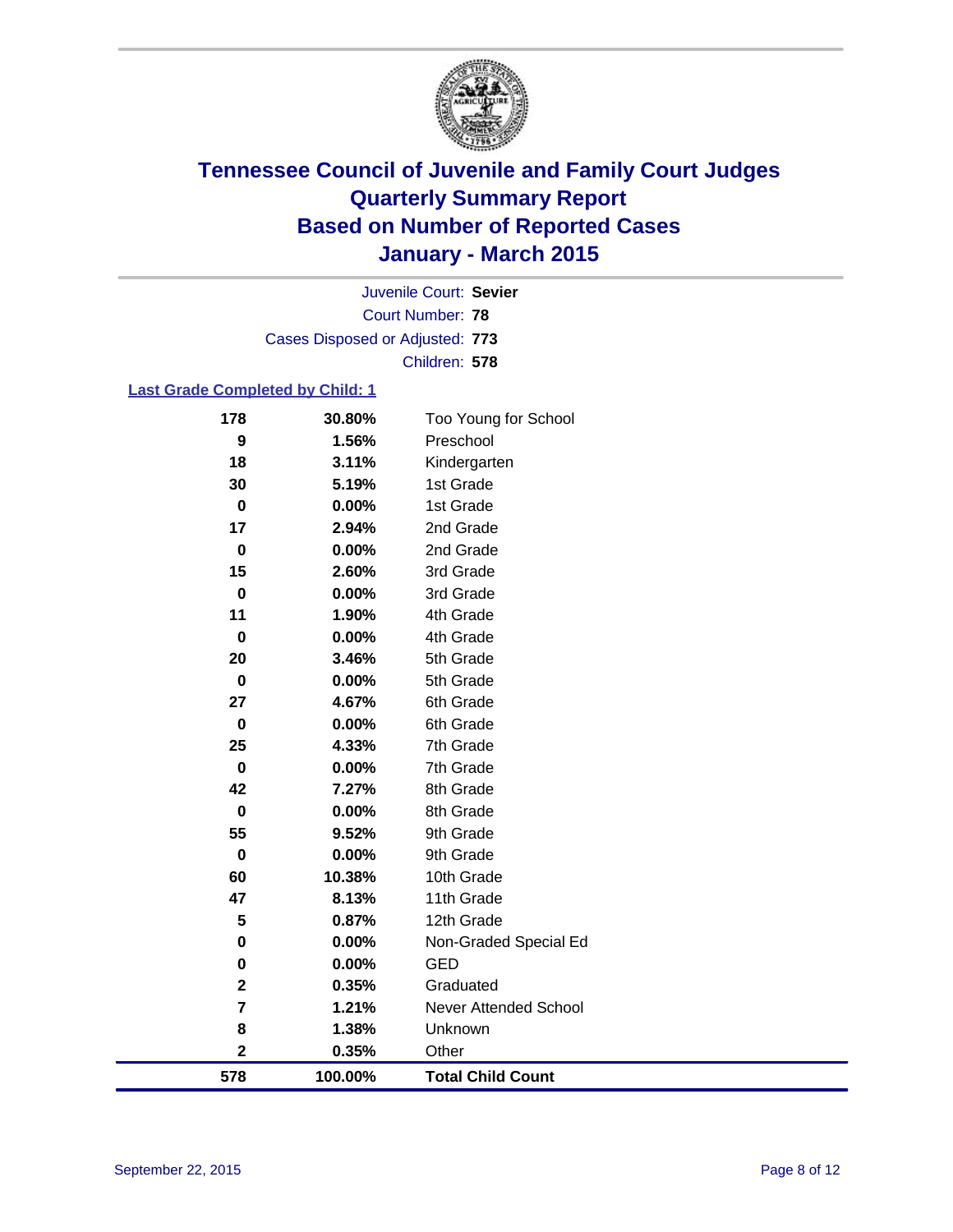

|                                                                                         |                                         | Juvenile Court: Sevier   |  |  |  |
|-----------------------------------------------------------------------------------------|-----------------------------------------|--------------------------|--|--|--|
|                                                                                         |                                         | Court Number: 78         |  |  |  |
|                                                                                         | Cases Disposed or Adjusted: 773         |                          |  |  |  |
|                                                                                         |                                         | Children: 578            |  |  |  |
|                                                                                         | <b>Enrolled in Special Education: 1</b> |                          |  |  |  |
| 20                                                                                      | 3.46%                                   | Yes                      |  |  |  |
| 524                                                                                     | 90.66%                                  | No                       |  |  |  |
| 34                                                                                      | 5.88%                                   | Unknown                  |  |  |  |
| 578                                                                                     | 100.00%                                 | <b>Total Child Count</b> |  |  |  |
| One child could be counted in multiple categories, verify accuracy of your court's data |                                         |                          |  |  |  |

| 861                          | 100.00% | <b>Total Action Count</b> |
|------------------------------|---------|---------------------------|
| $\bf{0}$                     | 0.00%   | <b>Unknown</b>            |
| 0                            | 0.00%   | Other                     |
| 4                            | 0.46%   | <b>YSO</b>                |
| 188                          | 21.84%  | Magistrate                |
| 669                          | 77.70%  | Judge                     |
| <b>Action Executed By: 1</b> |         |                           |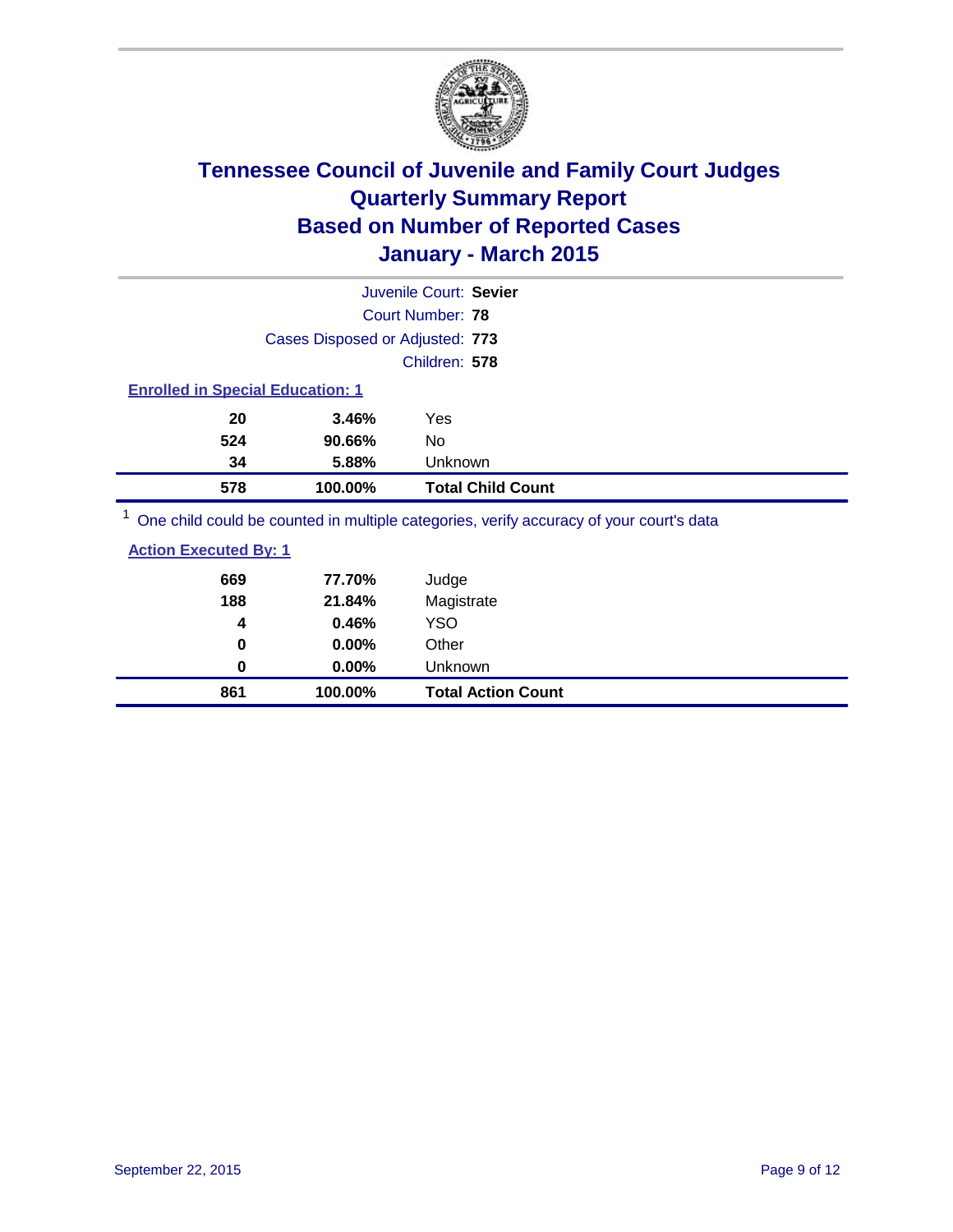

Court Number: **78** Juvenile Court: **Sevier** Cases Disposed or Adjusted: **773** Children: **578**

### **Formal / Informal Actions: 1**

| 62  | 7.20%    | Dismissed                                        |
|-----|----------|--------------------------------------------------|
| 21  | 2.44%    | Retired / Nolle Prosequi                         |
| 92  | 10.69%   | <b>Complaint Substantiated Delinquent</b>        |
| 6   | 0.70%    | <b>Complaint Substantiated Status Offender</b>   |
| 45  | 5.23%    | <b>Complaint Substantiated Dependent/Neglect</b> |
| 0   | $0.00\%$ | <b>Complaint Substantiated Abused</b>            |
| 1   | 0.12%    | <b>Complaint Substantiated Mentally III</b>      |
| 78  | 9.06%    | Informal Adjustment                              |
| 0   | $0.00\%$ | <b>Pretrial Diversion</b>                        |
| 6   | 0.70%    | <b>Transfer to Adult Court Hearing</b>           |
| 0   | $0.00\%$ | Charges Cleared by Transfer to Adult Court       |
| 420 | 48.78%   | <b>Special Proceeding</b>                        |
| 18  | 2.09%    | <b>Review Concluded</b>                          |
| 90  | 10.45%   | Case Held Open                                   |
| 22  | 2.56%    | Other                                            |
| 0   | $0.00\%$ | Unknown                                          |
| 861 | 100.00%  | <b>Total Action Count</b>                        |

<sup>1</sup> If different than number of Referral Reasons (861), verify accuracy of your court's data.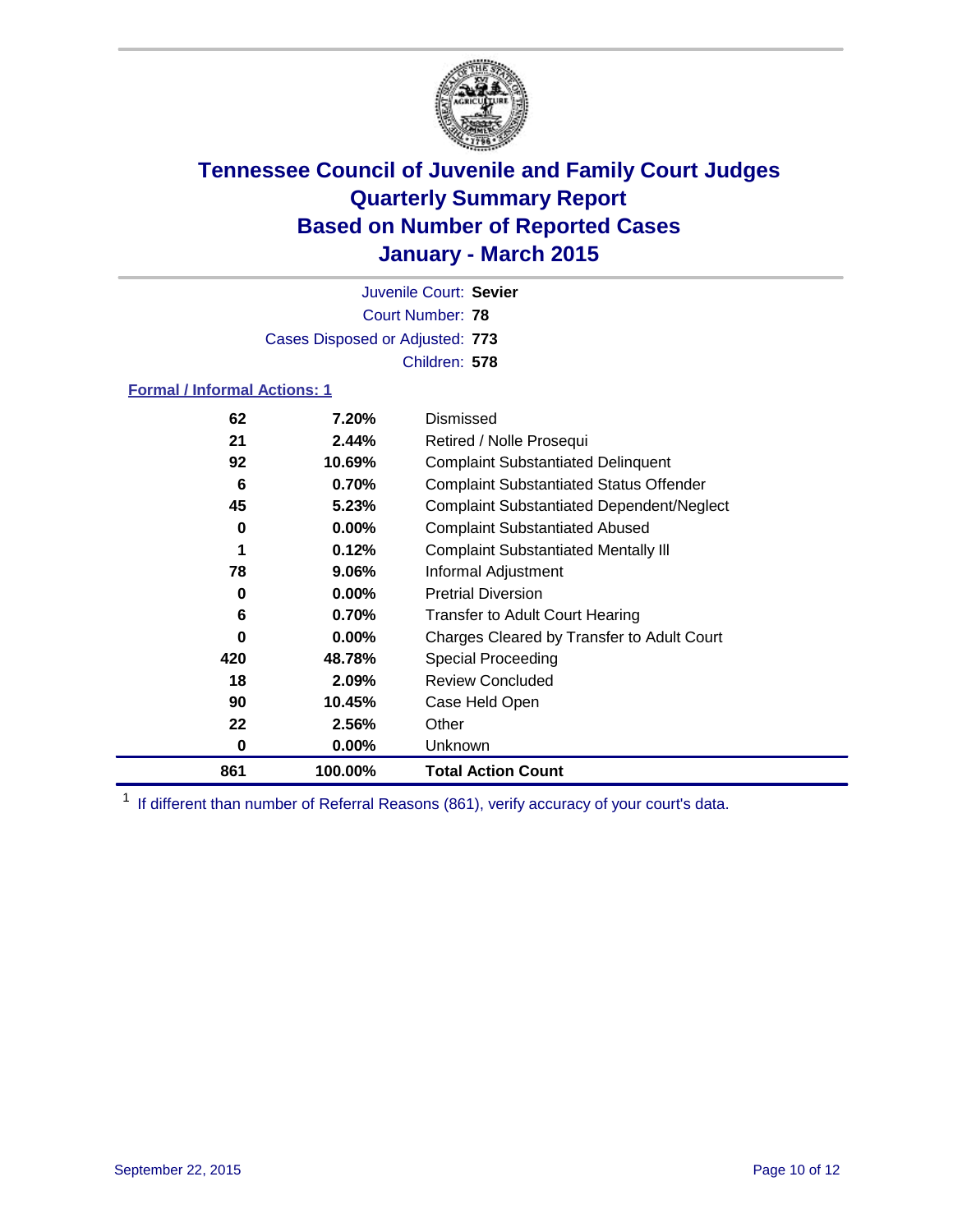

|                       |                                 | Juvenile Court: Sevier                                |
|-----------------------|---------------------------------|-------------------------------------------------------|
|                       |                                 | <b>Court Number: 78</b>                               |
|                       | Cases Disposed or Adjusted: 773 |                                                       |
|                       |                                 | Children: 578                                         |
| <b>Case Outcomes:</b> |                                 | There can be multiple outcomes for one child or case. |
| 56                    | 3.63%                           | Case Dismissed                                        |
| 10                    | 0.65%                           | Case Retired or Nolle Prosequi                        |
| 1                     | 0.06%                           | Warned / Counseled                                    |
| 101                   | 6.55%                           | Held Open For Review                                  |
| 6                     | 0.39%                           | Supervision / Probation to Juvenile Court             |
| 0                     | 0.00%                           | <b>Probation to Parents</b>                           |
| 0                     | 0.00%                           | Referral to Another Entity for Supervision / Service  |
| 14                    | 0.91%                           | Referred for Mental Health Counseling                 |
| 15                    | 0.97%                           | Referred for Alcohol and Drug Counseling              |
| 0                     | 0.00%                           | <b>Referred to Alternative School</b>                 |
| 0                     | 0.00%                           | Referred to Private Child Agency                      |
| 12                    | 0.78%                           | Referred to Defensive Driving School                  |
| 0                     | 0.00%                           | Referred to Alcohol Safety School                     |
| 17                    | 1.10%                           | Referred to Juvenile Court Education-Based Program    |
| 1                     | 0.06%                           | Driver's License Held Informally                      |
| 0                     | 0.00%                           | <b>Voluntary Placement with DMHMR</b>                 |
| 0                     | 0.00%                           | <b>Private Mental Health Placement</b>                |
| 0                     | 0.00%                           | <b>Private MR Placement</b>                           |
| 0                     | 0.00%                           | Placement with City/County Agency/Facility            |
| 0                     | 0.00%                           | Placement with Relative / Other Individual            |
| 4                     | 0.26%                           | Fine                                                  |
| 37                    | 2.40%                           | <b>Public Service</b>                                 |
| 3                     | 0.19%                           | Restitution                                           |
| 0                     | 0.00%                           | <b>Runaway Returned</b>                               |
| 2                     | 0.13%                           | No Contact Order                                      |
| 0                     | 0.00%                           | Injunction Other than No Contact Order                |
| y                     | 0.58%                           | <b>House Arrest</b>                                   |
| 0                     | 0.00%                           | <b>Court Defined Curfew</b>                           |
| 0                     | 0.00%                           | Dismissed from Informal Adjustment                    |
| 0                     | 0.00%                           | <b>Dismissed from Pretrial Diversion</b>              |
| 28                    | 1.82%                           | Released from Probation                               |
| 5                     | 0.32%                           | <b>Transferred to Adult Court</b>                     |
| 0                     | 0.00%                           | <b>DMHMR Involuntary Commitment</b>                   |
| 0                     | $0.00\%$                        | <b>DCS Commitment - Determinate</b>                   |